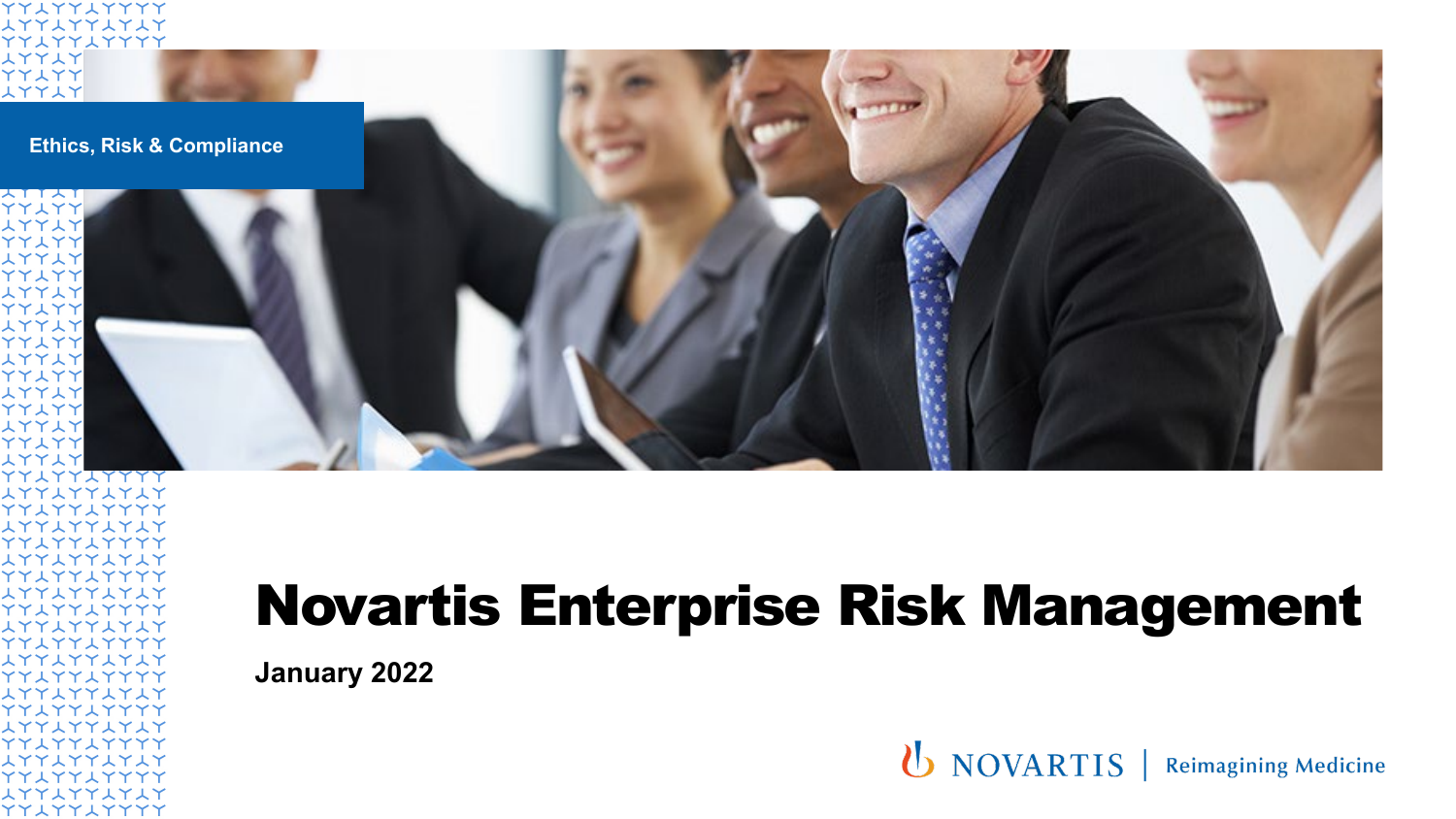Risk management is an essential part of our Ethics, Risk & Compliance organization (ERC)

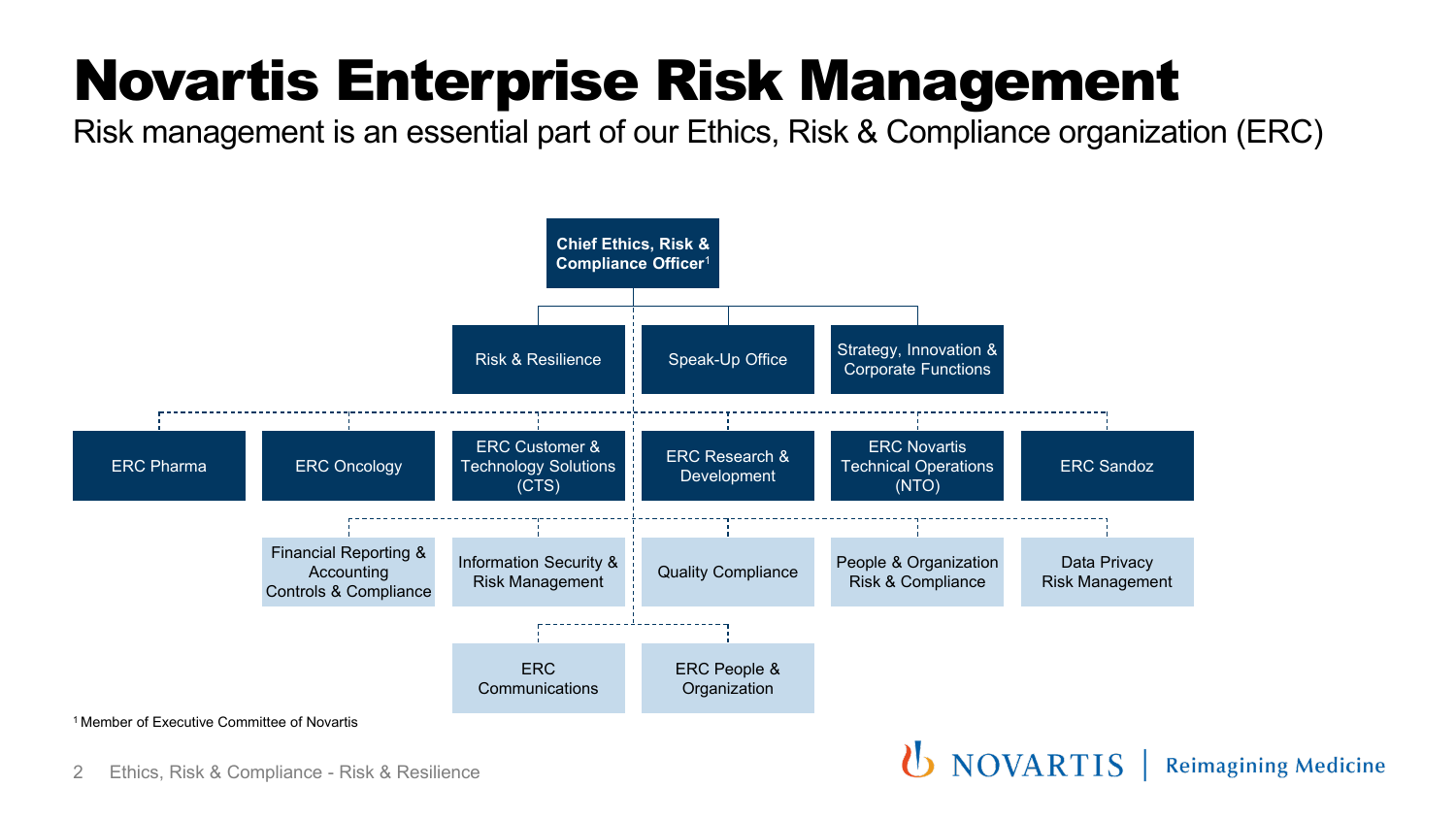Risk management is an essential part of our Ethics, Risk & Compliance organization



**Reimagining Medicine** 

3 Ethics, Risk & Compliance - Risk & Resilience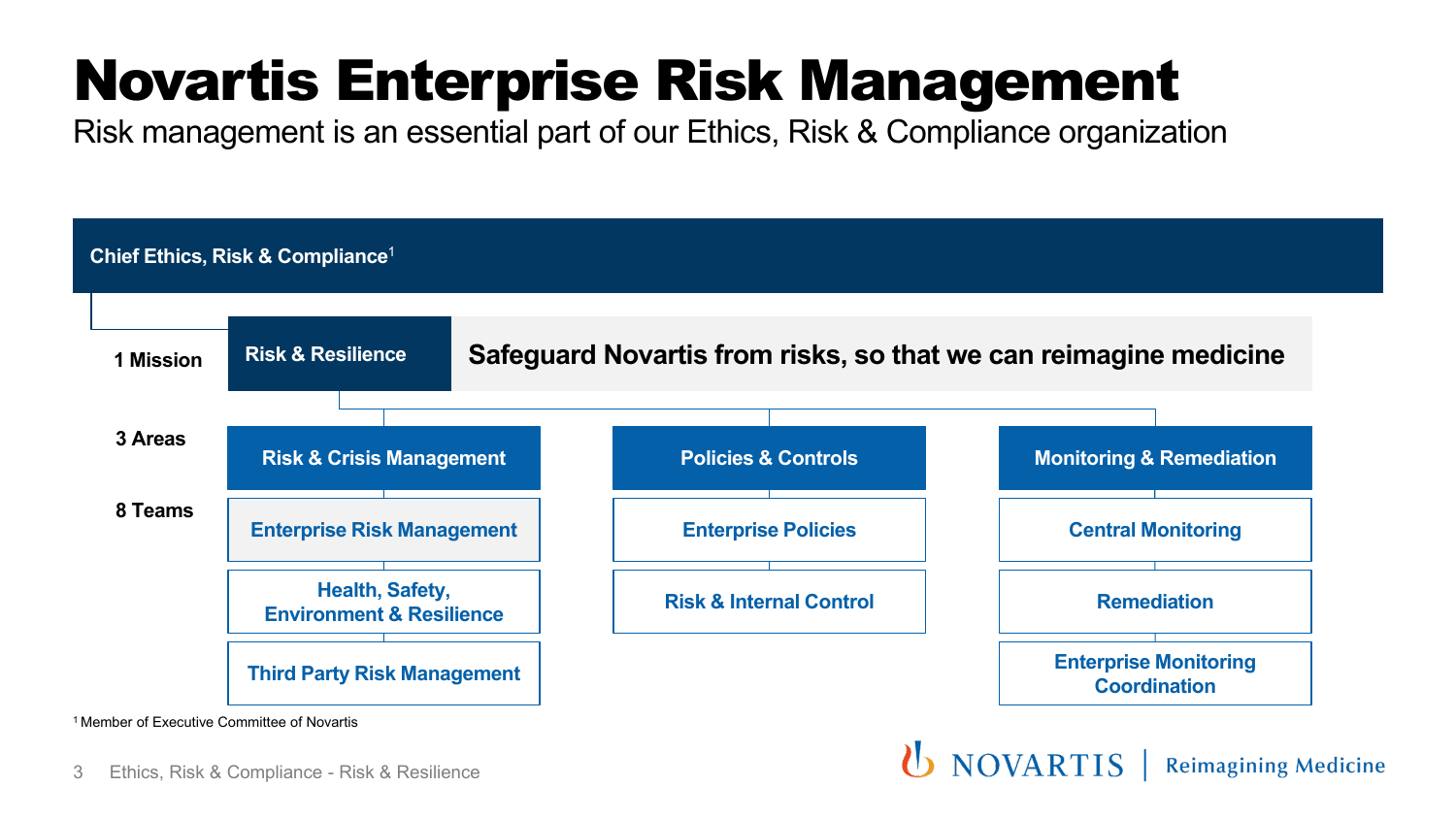### Our process to manage risks at Novartis

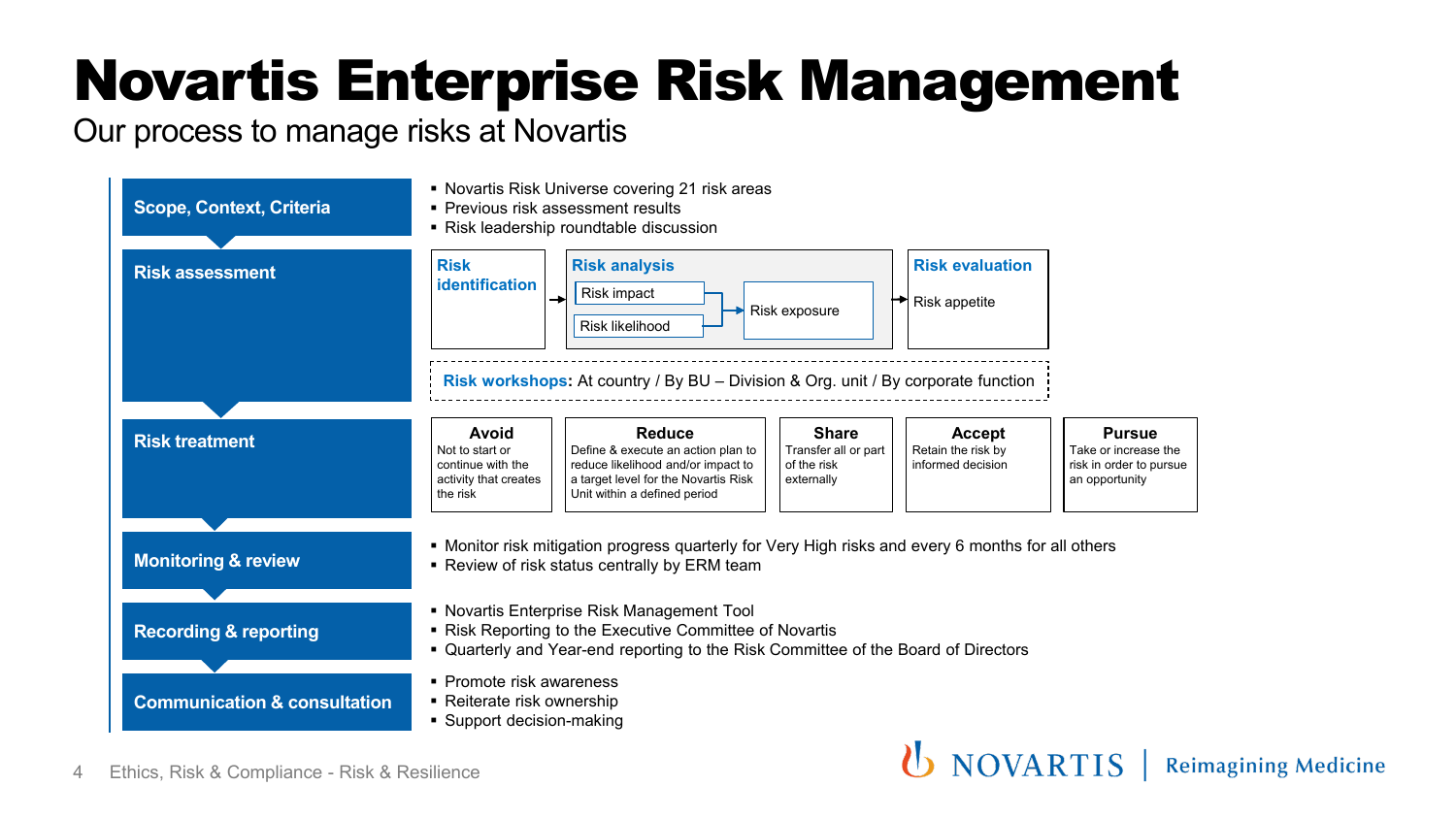Our evaluation method is a 5x5 matrix in combination with the Novartis Risk Compass that helps us to prioritize our risks and set the focus



## **5x5 Risk Matrix Novartis Risk Compass**

**Strategic Risks** Risks that are most consequential to Novartis ability to execute its strategy or achieve its business objectives

### **Emerging Risks**

Identified risks that require close monitoring, which may evolve to a significant Operational or Strategic Risk



#### **Operational Risks**

Risks resulting from inadequate or failed internal processes and/ or systems, employee errors or from external events

### **Awareness Topics**

Trending topics that are not accounted by Novartis risk management yet, but have the potential to become a new risk

**(b)** NOVARTIS Reimagining Medicine